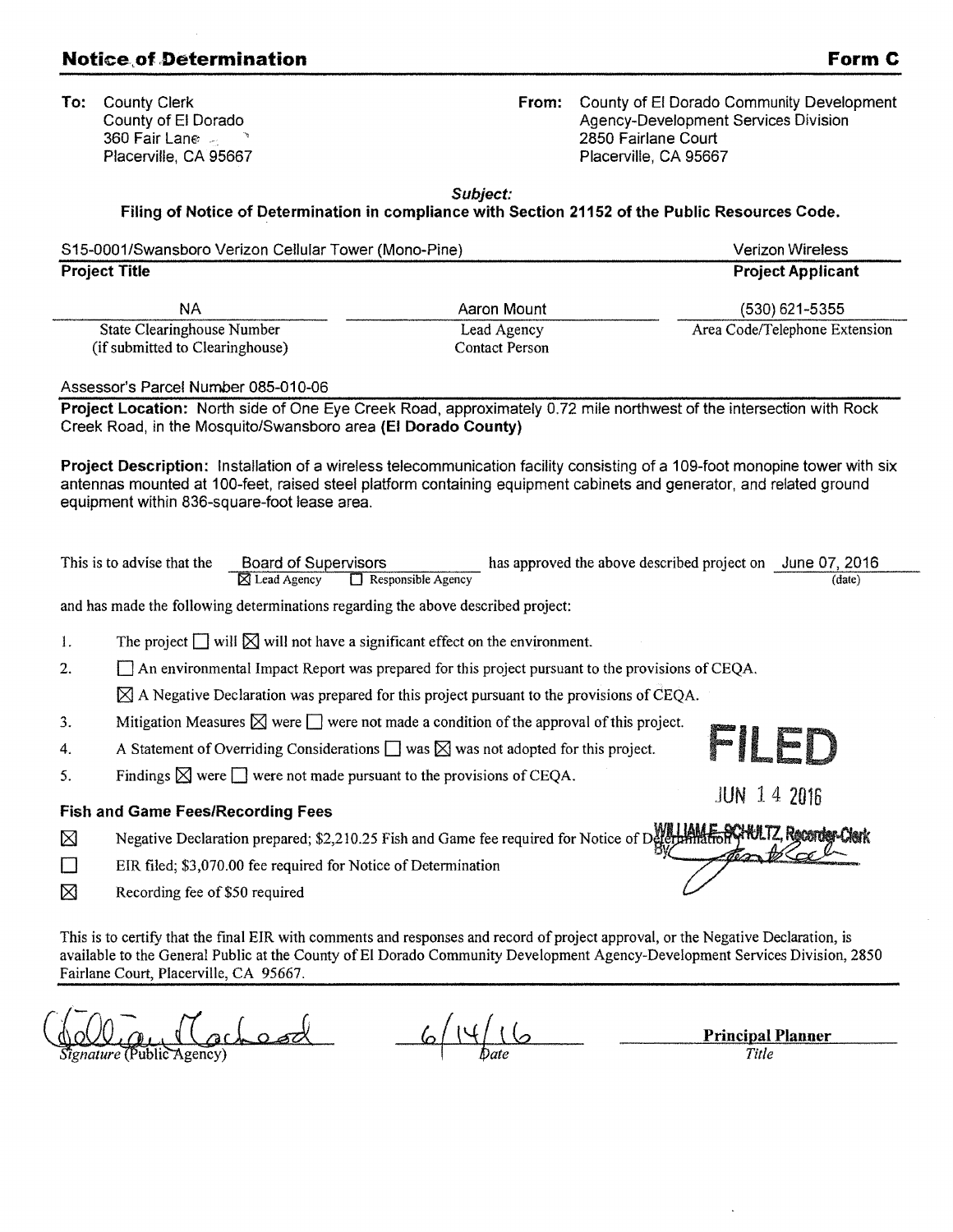$\label{eq:2.1} \mathcal{L}_{\mathcal{A}}(\mathcal{A})=\mathcal{L}_{\mathcal{A}}(\mathcal{A})\mathcal{A}(\mathcal{A})=\mathcal{L}_{\mathcal{A}}(\mathcal{A})\mathcal{A}(\mathcal{A}).$ 

 $\label{eq:2.1} \frac{1}{\sqrt{2}}\int_{0}^{\infty}\frac{1}{\sqrt{2\pi}}\left(\frac{1}{\sqrt{2\pi}}\right)^{2\alpha} \frac{1}{\sqrt{2\pi}}\int_{0}^{\infty}\frac{1}{\sqrt{2\pi}}\left(\frac{1}{\sqrt{2\pi}}\right)^{\alpha} \frac{1}{\sqrt{2\pi}}\frac{1}{\sqrt{2\pi}}\int_{0}^{\infty}\frac{1}{\sqrt{2\pi}}\frac{1}{\sqrt{2\pi}}\frac{1}{\sqrt{2\pi}}\frac{1}{\sqrt{2\pi}}\frac{1}{\sqrt{2\pi}}\frac{1}{\sqrt{2\pi}}$ 

| : EL DORADO CO. RECORDER/CLERK |
|--------------------------------|
| DATE POSTED:<br>6/14/16        |
| DATE REMOVED: $7/\sqrt{4}/6$   |
| DATE RETURNED 8/5/16           |

 $\label{eq:2.1} \frac{1}{\sqrt{2}}\left(\frac{1}{\sqrt{2}}\right)^{2} \left(\frac{1}{\sqrt{2}}\right)^{2} \left(\frac{1}{\sqrt{2}}\right)^{2} \left(\frac{1}{\sqrt{2}}\right)^{2} \left(\frac{1}{\sqrt{2}}\right)^{2} \left(\frac{1}{\sqrt{2}}\right)^{2} \left(\frac{1}{\sqrt{2}}\right)^{2} \left(\frac{1}{\sqrt{2}}\right)^{2} \left(\frac{1}{\sqrt{2}}\right)^{2} \left(\frac{1}{\sqrt{2}}\right)^{2} \left(\frac{1}{\sqrt{2}}\right)^{2} \left(\$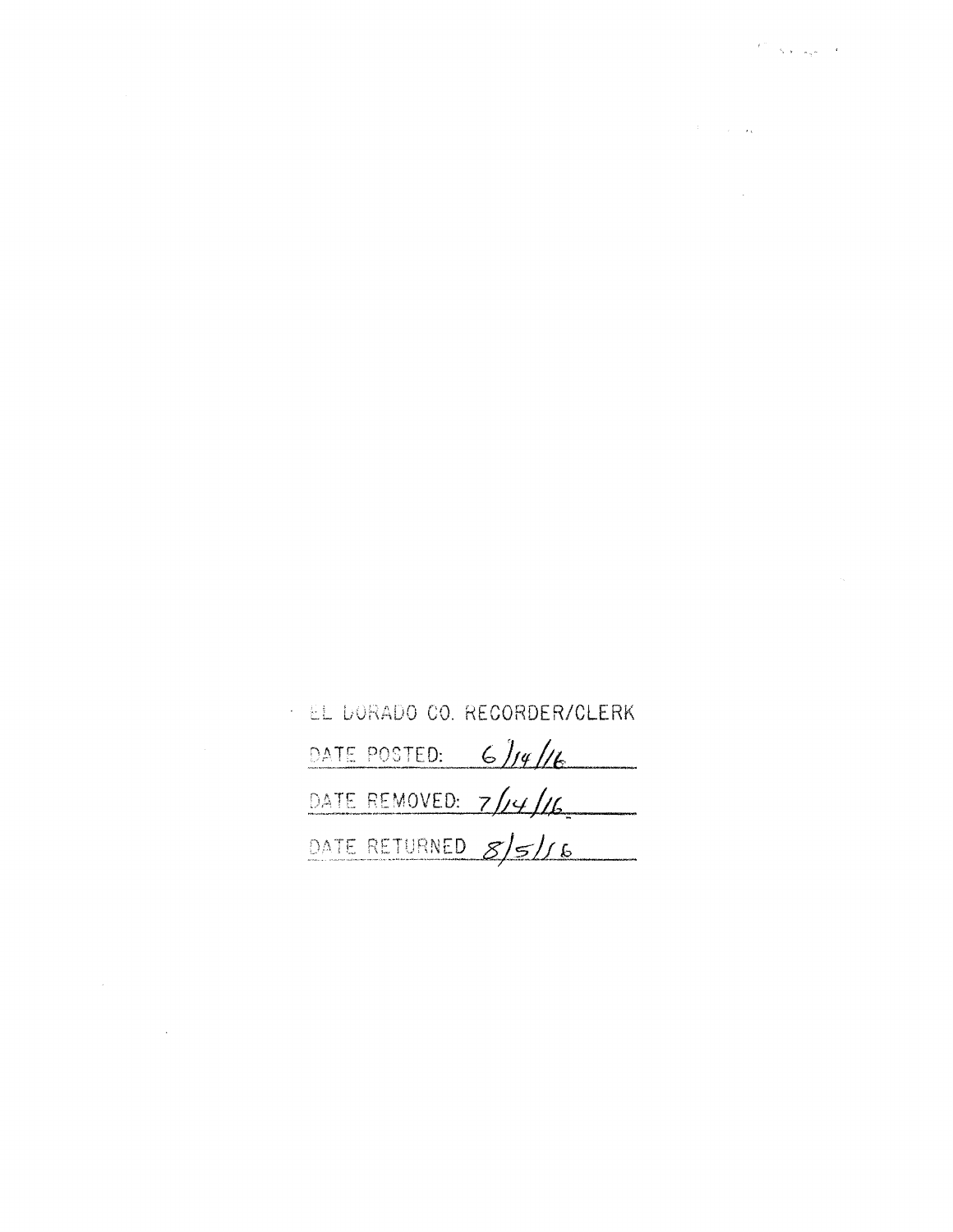| State of California - Department of Fish and Wildlife<br>2016 ENVIRONMENTAL FILING FEE CASH RECEIPT<br>DFW 753.5a (Rev. 12/15/15) Previously DFG 753.5a |                                         |                        |                        |   |                        |                                            |  |
|---------------------------------------------------------------------------------------------------------------------------------------------------------|-----------------------------------------|------------------------|------------------------|---|------------------------|--------------------------------------------|--|
| $\overline{A_1}=\overline{A_1}$                                                                                                                         |                                         |                        | Print                  |   | <b>StartOver</b>       | <b>Finalize&amp;Email</b>                  |  |
|                                                                                                                                                         |                                         |                        | <b>RECEIPT NUMBER:</b> |   |                        |                                            |  |
|                                                                                                                                                         |                                         | $09 - 6/14/2016 - 048$ |                        |   |                        |                                            |  |
|                                                                                                                                                         |                                         |                        |                        |   |                        | STATE CLEARINGHOUSE NUMBER (If applicable) |  |
| SEE INSTRUCTIONS ON REVERSE. TYPE OR PRINT CLEARLY.                                                                                                     |                                         |                        |                        |   |                        |                                            |  |
| <b>LEAD AGENCY</b>                                                                                                                                      | <b>LEADAGENCY EMAIL</b>                 |                        |                        |   | <b>DATE</b>            |                                            |  |
| EL DORADO CO COMM. DEV. AGENCY                                                                                                                          |                                         |                        |                        |   | 6/14/2016              |                                            |  |
| COUNTY/STATE AGENCY OF FILING                                                                                                                           |                                         |                        |                        |   | <b>DOCUMENT NUMBER</b> |                                            |  |
| El Dorado                                                                                                                                               |                                         |                        |                        |   | 09-2016-48             |                                            |  |
| PROJECT TITLE                                                                                                                                           |                                         |                        |                        |   |                        |                                            |  |
| S15-0001/SWANSBORO VERIZON CELLULAR TOWER (MONO-PINE)                                                                                                   |                                         |                        |                        |   |                        |                                            |  |
| PROJECT APPLICANT NAME                                                                                                                                  | PROJECT APPLICANT EMAIL                 |                        |                        |   | PHONE NUMBER           |                                            |  |
| <b>AARON MOUNT</b>                                                                                                                                      |                                         |                        |                        |   | $(530)$ 621-5355       |                                            |  |
| PROJECT APPLICANT ADDRESS                                                                                                                               | <b>CITY</b>                             |                        | <b>STATE</b>           |   | <b>ZIP CODE</b>        |                                            |  |
| 2850 FAIR LANE CT                                                                                                                                       | <b>PLACERVILLE</b>                      |                        | CA                     |   | 95667                  |                                            |  |
| PROJECT APPLICANT (Check appropriate box)                                                                                                               |                                         |                        |                        |   |                        |                                            |  |
| √ Local Public Agency<br><b>School District</b>                                                                                                         | <b>Other Special District</b>           |                        |                        |   | <b>State Agency</b>    | <b>Private Entity</b>                      |  |
|                                                                                                                                                         |                                         |                        |                        |   |                        |                                            |  |
| <b>CHECK APPLICABLE FEES:</b>                                                                                                                           |                                         |                        |                        |   |                        |                                            |  |
| $\Box$ Environmental Impact Report (EIR)                                                                                                                |                                         | \$3,070.00             |                        |   |                        | 0.00                                       |  |
| Mitigated/Negative Declaration (MND)(ND)                                                                                                                |                                         | \$2,210.25             |                        |   |                        | 2,210.25                                   |  |
| Certified Regulatory Program document (CRP)                                                                                                             |                                         | \$1,043.75             |                        | s |                        | 0.00                                       |  |
|                                                                                                                                                         |                                         |                        |                        |   |                        |                                            |  |
| $\Box$ Exempt from fee                                                                                                                                  |                                         |                        |                        |   |                        |                                            |  |
| Notice of Exemption (attach)                                                                                                                            |                                         |                        |                        |   |                        |                                            |  |
| CDFW No Effect Determination (attach)                                                                                                                   |                                         |                        |                        |   |                        |                                            |  |
| $\Box$ Fee previously paid (attach previously issued cash receipt copy)                                                                                 |                                         |                        |                        |   |                        |                                            |  |
|                                                                                                                                                         |                                         |                        |                        |   |                        | 0.00                                       |  |
| Water Right Application or Petition Fee (State Water Resources Control Board only)                                                                      |                                         | \$850.00               |                        | s |                        | 50.00                                      |  |
| County documentary handling fee                                                                                                                         |                                         |                        |                        |   |                        |                                            |  |
| $\Box$ Other<br><b>PAYMENT METHOD:</b>                                                                                                                  |                                         |                        |                        |   |                        |                                            |  |
| $\Box$ Credit<br>□ Check<br>$\Box$ Cash<br>$\Box$ Other                                                                                                 | <b>TOTAL RECEIVED</b>                   |                        |                        | s |                        | 2,260.25                                   |  |
| <b>SIGNATURE</b>                                                                                                                                        | AGENCY OF FILING PRINTED NAME AND TITLE |                        |                        |   |                        |                                            |  |
| methoch<br>X                                                                                                                                            | JANET ROCHA - DEPUTY                    |                        |                        |   |                        |                                            |  |
|                                                                                                                                                         |                                         |                        |                        |   |                        |                                            |  |

 $\sim 10$